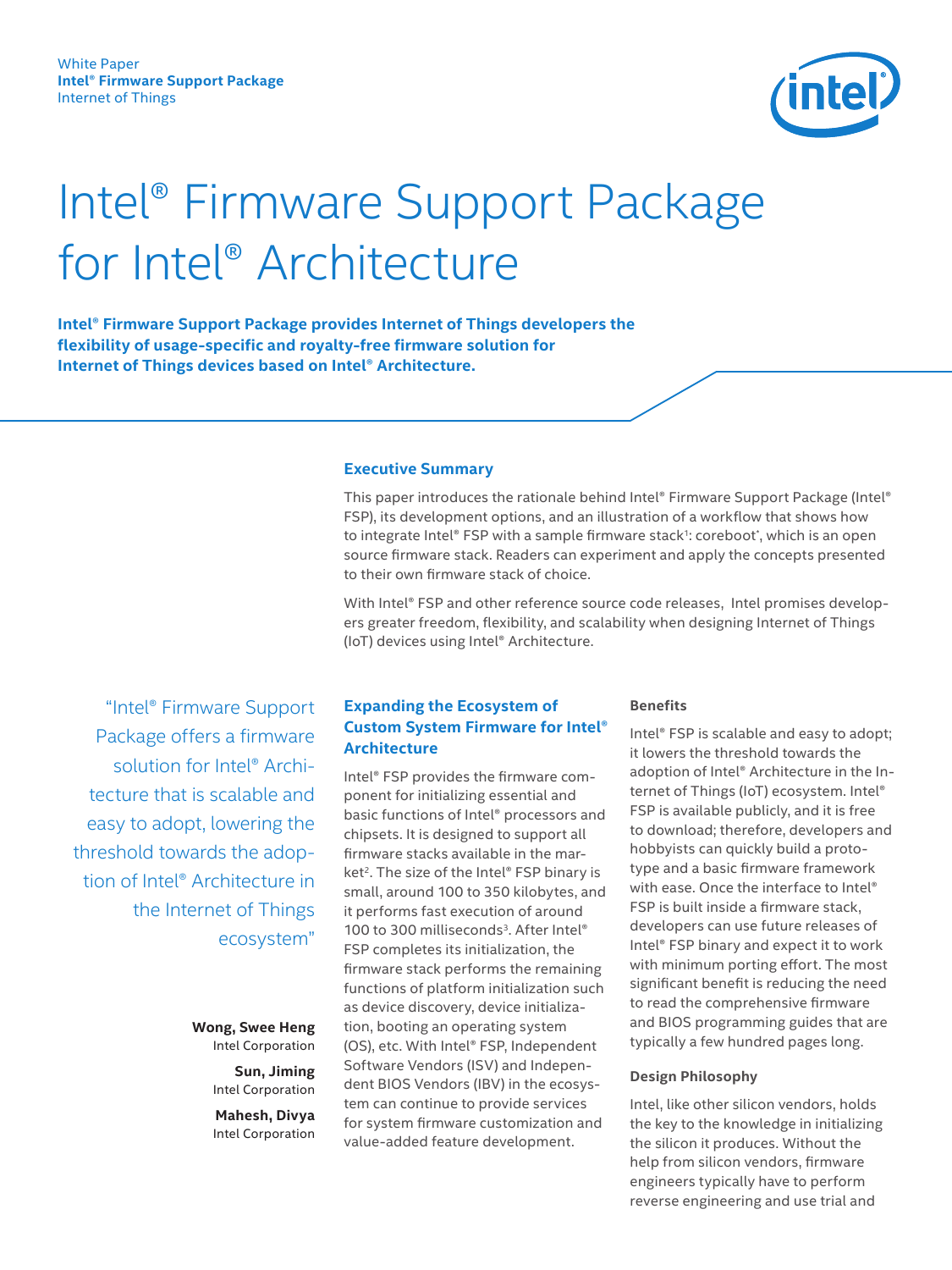## **Table of Contents**

| <b>Executive Summary  1</b>                                                                      |
|--------------------------------------------------------------------------------------------------|
| <b>Expanding the Ecosystem of</b><br><b>Custom System Firmware</b><br>for Intel® Architecture  1 |
| Benefits  1                                                                                      |
| Design Philosophy 1                                                                              |
| Unique Requirements of IoT 2                                                                     |
| Strategic Moves  2                                                                               |
| <b>Why Binary?</b> 2                                                                             |
| <b>Creating Development Options3</b>                                                             |
| Firmware Stack Sources  3                                                                        |
| Support Models 3                                                                                 |
| <b>Other Ingredients of Firmware</b><br>Stacks Based on Intel® FSP 4                             |
| <b>Workflow Example to</b><br>Integrate Intel® FSP<br>into coreboot  4                           |
| <b>Solving Technical Challenges  5</b>                                                           |
| Conclusion 6                                                                                     |

error methods in order to get the basic silicon functions working. By providing a binary that performs the basic silicon initialization, Intel enables firmware engineers to focus on features that add value to the platform instead of basic silicon features that do not differentiate the product significantly.

## **Unique Requirements of IoT**

Unlike firmware for PCs (BIOS or UEFI), IoT firmware frequently deals with a closed system that performs dedicated functions; therefore, an IoT firmware can be customized to reduce the size and optimized for performance. Sometimes, features in a PC firmware directly contradict the requirements of an IoT firmware; for example, if determinism and predictability are needed, then the intelligence of plug-and-play and the heuristic power management algorithm are in conflict. Therefore, there are cases in the IoT ecosystem where alternatives to PC firmware are needed. Intel® FSP provides the flexibility for developers to choose an alternative firmware stack.

#### **Strategic Moves**

Intel® FSP is not only designed with a long-term focus of supporting processors suitable for IoT designs, but to also extend the reach to other Intel processor families, which include Intel® Core™, Intel® Atom™, and Intel® Xeon™ processors. A list of supported Intel processor families is available at [www.intel.com/fsp](http://www.intel.com/fsp).

#### **Why Binary?**

Intel understands that many developers in the early stages of designing a new platform need source code to help them debug issues in hardware and firmware. Even though Intel® FSP contains a binary component for integration, the source code can be made available for debugging purposes. The reason Intel® FSP provides a binary component is to protect certain Intel intellectual properties and also to avoid source code contamination associated with open source licensing agreements.

Nevertheless, Intel is working towards releasing as much source code as possible going forward. A binary component is still the best way to encapsulate the complex solution that developers



#### **Intel® FSP simplifies firmware**

**development.** This diagram illustrates the relationship between Intel® FSP and its origin, Reference BIOS. The scattered subset form of the Reference BIOS makes it difficult to port the vital silicon initialization code to custom system firmware. Intel® FSP extracts the silicon initialization code and consolidates the code into the Intel® FSP binary, simplifying the development of custom system firmware.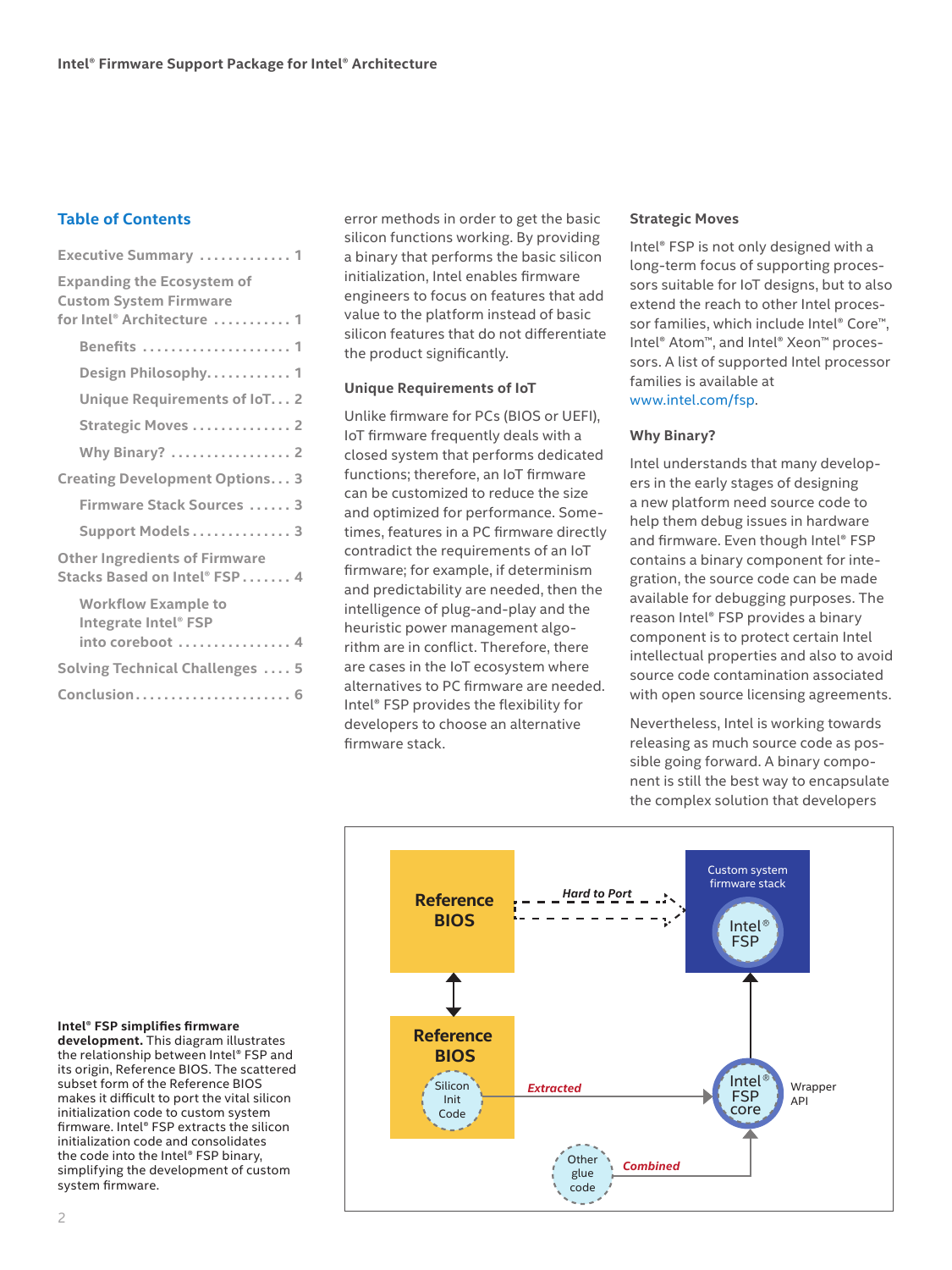<span id="page-2-0"></span>may not necessarily need to bother about as long as the binary component does its job right.

# **Creating Development Options**

Original equipment manufacturer (OEM) firmware designers have three firmware development options:

## **• Self-Customization**

With this option, OEMs perform their own self-customization using custom integrated packages purchased from ecosystem partners.

# **• Engineering Services**

Alternatively, OEMs can engage ecosystem partners to provide their engineering services to purchase partial or full firmware solutions.

## **• Self-Integration**

OEMs with experience in developing firmwares can perform self-integration. They can download an open source or use their own proprietary firmware stack and integrate Intel®

FSP into it. However, they may receive limited support from the open source community.

# **Firmware Stack Sources**

Firmware stacks can be obtained from the following sources:

# **• Open Source Community**

An example of an open source firmware stack is coreboot. Designed to be simple, flexible, and fast, coreboot separates the hardware initialization and the later boot logic. It uses the payload concept to boot different operating systems and applications.

Obtain support from the coreboot community by subscribing to the coreboot mailing list ([www.core](http://www.coreboot.org/Mailinglist)[boot.org/Mailinglist](http://www.coreboot.org/Mailinglist)) or reading the FAQ [\(www.coreboot.org/FAQ](http://www.coreboot.org/FAQ)).

# **• Intel® FSP Ecosystem Partners**

Information regarding ecosystem partners (vendors) for Intel® FSP is available at [www.intel.com/fsp](http://www.intel.com/fsp).

# **Support Models**

The following are the support models for Intel® FSP, coreboot, and proprietary firmware stacks.

**• Intel® FSP Support**

Support for Intel® FSP is available from Intel® FSP Web site at [www.intel.com/fsp](http://www.intel.com/fsp)

# **• coreboot Support**

Support for coreboot is available from the following sources:

- coreboot Web site at [www.coreboot.org](http://www.coreboot.org)
- ecosystem partners, with engineering support that incurs costs

## **•Ecosystem Partners' Firmware Stack Support**

Support for ecosystem partners' firmware stack is available from the respective ecosystem partners. For example, VxWorks\* support is available from Wind River.



**Development Options with Intel® FSP.** The Intel® FSP binary component is royalty-free, but Intel does not provide any engineering services for its integration into the customers' design.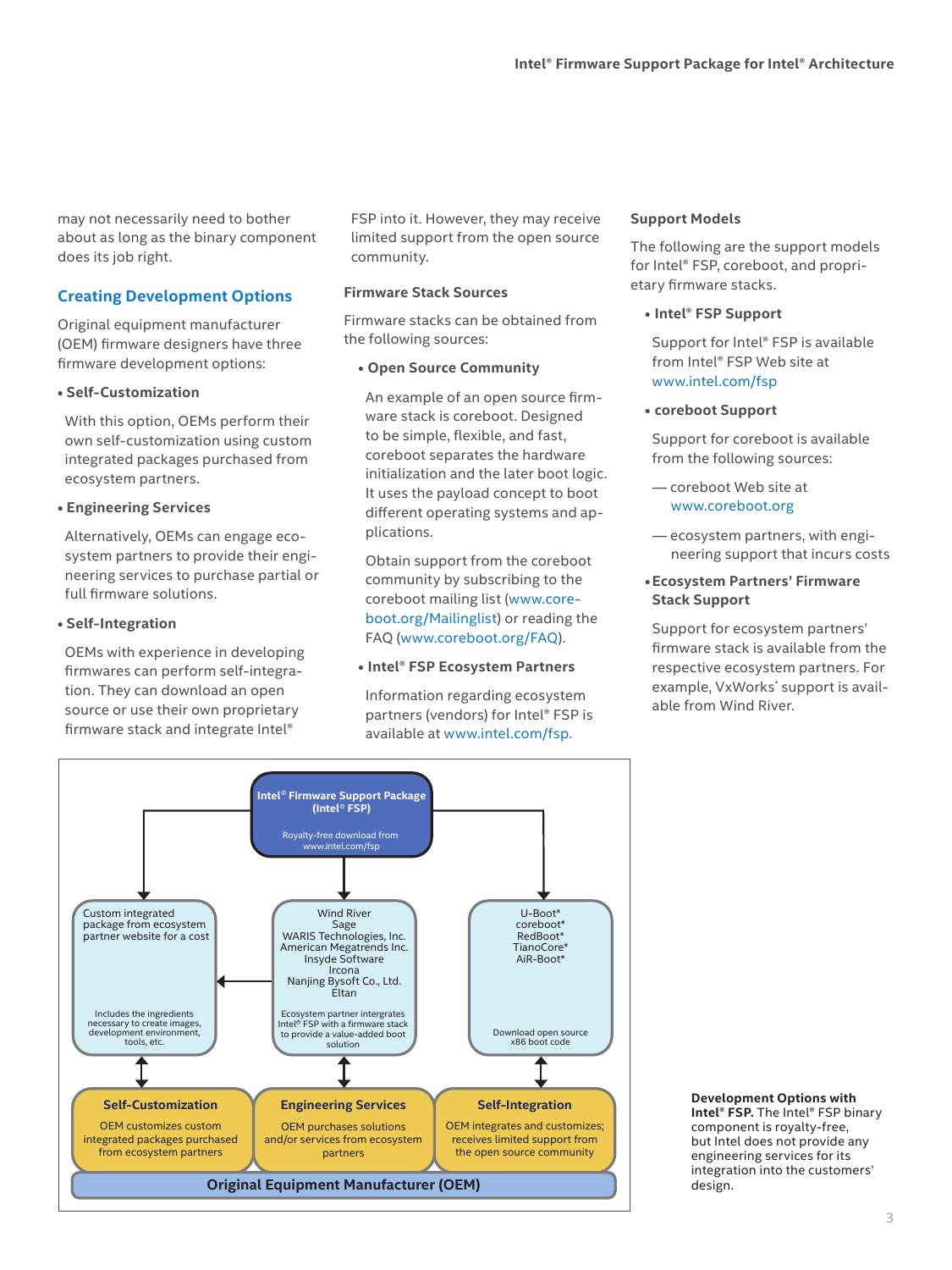# <span id="page-3-0"></span>**Other Ingredients of Firmware Stacks Based on Intel® FSP**

The following are the additional components for firmware stacks based on Intel® FSP.

## *Enable Pre-OS Graphics*

Depending on platform requirements, there are several options to enable pre-OS graphics such as Graphics Output Protocol (GOP), Embedded Pre-OS Graphics (EPOG), and video BIOS (VBIOS). Some Intel® FSP releases have a built-in graphics initialization engine that enables a primitive connection between the display device and the framebuffer to display simple text and logos. Please refer to the Intel® Embedded Graphics Drivers FAQ at [www-ssl.intel.com/content/www/](https://www-ssl.intel.com/content/www/us/en/intelligent-systems/intel-embedded-graphics-drivers/faq-bios-firmware.html) [us/en/intelligent-systems/intel-em](https://www-ssl.intel.com/content/www/us/en/intelligent-systems/intel-embedded-graphics-drivers/faq-bios-firmware.html)[bedded-graphics-drivers/faq-bios](https://www-ssl.intel.com/content/www/us/en/intelligent-systems/intel-embedded-graphics-drivers/faq-bios-firmware.html)[firmware.html](https://www-ssl.intel.com/content/www/us/en/intelligent-systems/intel-embedded-graphics-drivers/faq-bios-firmware.html) for details.

# *Enable Trusted Execution Engine (TXE) in the Firmware*

*Application example on the Intel® Atom™ E3800 processor (formerly Bay Trail) product family platform*

The Trusted Execution Engine (TXE) is a hardware-based security feature, which comprises an independent processor core embedded inside the Intel® Atom™ system-on-chip (SoC). It enables Secure Boot, which helps the computer resist tampering from external sources by ensuring only validated code is executed.

## *Enable Management Engine (ME) in the Firmware*

*Application example on the 4th generation Intel® Core™ processor (formerly Haswell) product family platform*

The Management Engine (ME) is a hardware feature embedded in the Platform Controller Hub (PCH) of the 4th generation Intel® Core™ processor family platforms. It is a platform protection technology that provides administrators enhanced remote management on the platform.

## **Workflow Example to Integrate Intel® FSP into coreboot**

This example describes the workflow to integrate Intel® FSP into coreboot. However, the same principle can be applied to other firmware stacks.

The following are the general steps to integrate Intel® FSP into coreboot.

- 1. Understand the architecture of the platform using the relevant documentation — for example, data sheets, product briefs, and white papers are available from the Intel Web site — when developing the firmware for a particular platform. Platform collaterals are available from the Intel Embedded Design Center (EDC) Web site at [www.intel.](http://www.intel.com/content/www/us/en/intelligent-systems/embedded-design-center.html) [com/content/www/us/en/intelli](http://www.intel.com/content/www/us/en/intelligent-systems/embedded-design-center.html)[gent-systems/embedded-design](http://www.intel.com/content/www/us/en/intelligent-systems/embedded-design-center.html)[center.html](http://www.intel.com/content/www/us/en/intelligent-systems/embedded-design-center.html).
- 2. Download the Intel® FSP components, available for free, from the Intel® FSP Web site at [www/intel.com/fsp.](http://www/intel.com/fsp)

The Intel® FSP solution is available for the Windows\* and Linux\* operating systems, and includes a release note and a readme file. Review both documents for further details.

3. For the Windows release, doubleclick the executable file in the Windows environment to extract the downloaded package.

For the Linux release, extract the downloaded file in the Linux environment.

The extracted files are as follows:

- a **binary file** with application program interfaces (APIs) to call Intel® FSP functions
- an **integration guide** with instructions for the particular platform

The integration guide is written for platform and system developers (which may include system BIOS developers, firmware stack developers, system integrators, and end-users). It describes in detail the steps required to integrate the Intel® FSP binary component for the particular platform into a firmware stack solution. The integration guide also includes links to related documents that may provide further technical support.

- 4. Download (git clone) the coreboot source distribution from [www.coreboot.org](http://www.coreboot.org) for the coreboot source directory tree. For example, git clone http://review. coreboot.org/p/coreboot
- 5. Copy the Intel® FSP binary component (i.e., FvFsp.bin) into the appropriate directory inside the coreboot directory tree. An example of performing this step in a Linux terminal is shown below:

#cp FvFsp.bin coreboot/src/ mainboard/intel/ cougarcanyon2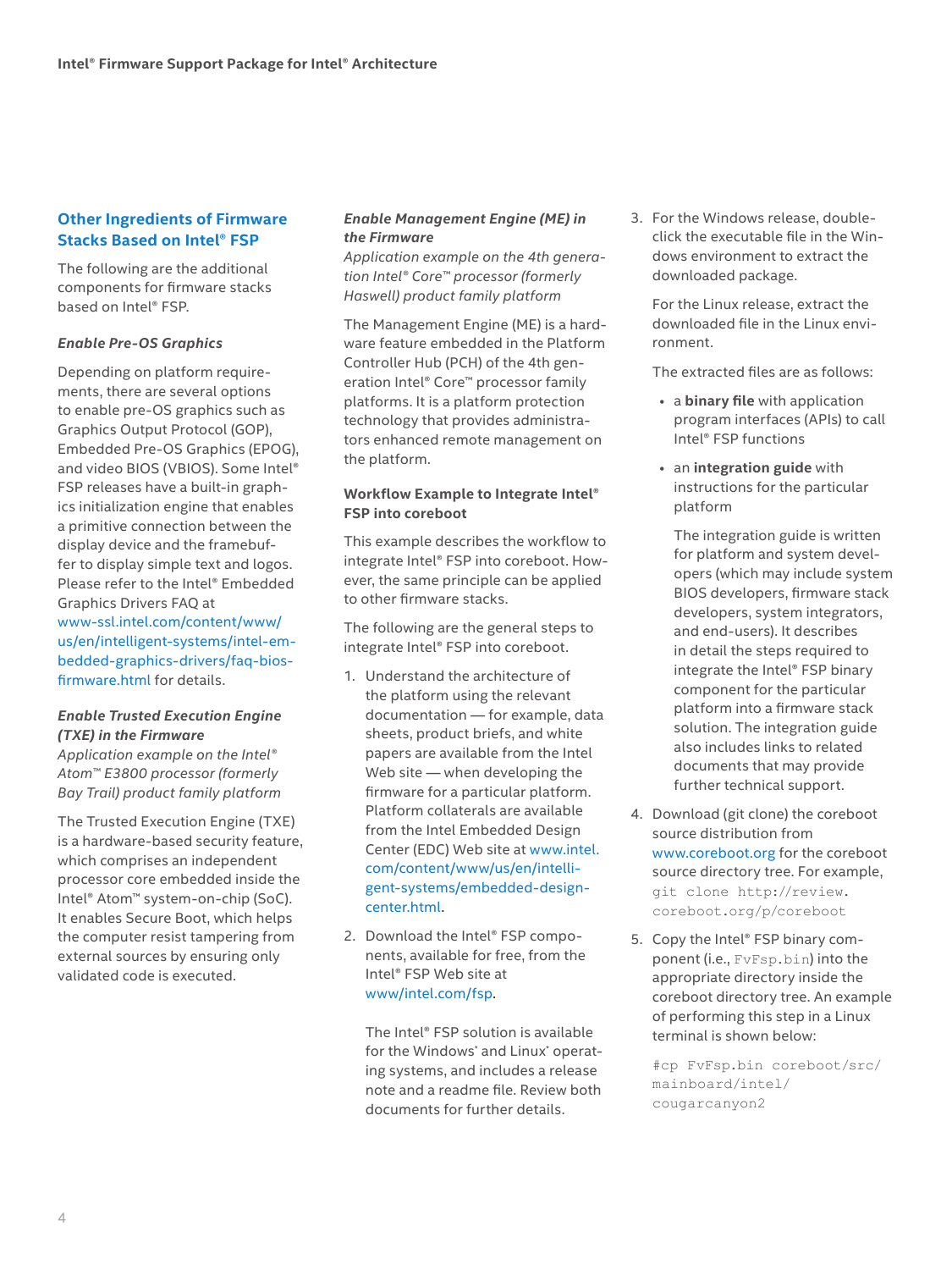<span id="page-4-0"></span>The actual path to place the Intel® FSP binary depends on the coreboot release. Please refer to the respective coreboot release information.

6. Update the microcode based on the processor type on the platform. Include the microcode into the following files in the /cpu directory:

microcode\_blob.h microcode\_blob.inc

Contact your Intel representative for the latest microcode patches.

7. Configure the payload using the following commands:

#cd coreboot #make menuconfig

For more details about building a payload, see [www.coreboot.org/Libpayload](http://www.coreboot.org/Libpayload)

8. The data region of the Intel® FSP binary can be customized according to the platform environment, if needed, using the binary configuration tool (BCT).

The base address of the Intel® FSP binary can also be rebased, if needed, using the BCT.

Download the BCT from [www.intel.com/fsp,](http://www.intel.com/fsp) and extract the downloaded file.

- 9. Configure Error Checking and Correction (ECC) support if the platform supports it. To determine if the platform supports ECC, refer to the Intel® FSP release note.
	- a. Enable or disable ECC support using the BCT.
	- b. Patch the Intel® FSP binary.
	- c. Rebuild the firmware stack with the modified Intel® FSP binary.

#### **Solving Technical Challenges**

The following are some common technical challenges that you may encounter and their respective solutions.

#### **1. Microcode Updates**

#### *Question:*

Even though I know my CPUID is 0x306A9, I do not know where to find the required microcode update.

#### *Solution:*

Contact your Intel representative for the latest microcode. Alternatlvely, visit the Intel support portal at [https://businessportal.intel.com,](https://businessportal.intel.com) and search for the document if you know the document ID.

#### **2. Microcode Patches**

#### *Question:*

I do not know what I need to do with the raw text file for the microcode patches.

#### *Solution:*

Create two files from the raw text file, for example,

m12306a9\_00000017.h and m12306a9\_00000017.inc

print \$1 ; print \$2 ; print \$3; print \$4 } ' > name.h

| awk ' { print " .long "  $$1$  }

#### **3. ME Integration**

#### *Question:*

This issue relates to integrating ME into the firmware:

I build coreboot by entering the following command in a Linux terminal:

#### #make

The final image (coreboot.rom) is created in the directory /coreboot/build. After programming the Intel® FSP binary, coreboot, and the payload into the SPI-1 partition of the firmware, the system does not boot. The POST code is 0000, which means nothing happened.

#### *Solution:*

Obtain the correct ME-enabled firmware from the Intel Web site ([https://platformsw.intel.com/](https://platformsw.intel.com/home.aspx) [home.aspx](https://platformsw.intel.com/home.aspx)), and then program it into the SPI-0 partition.